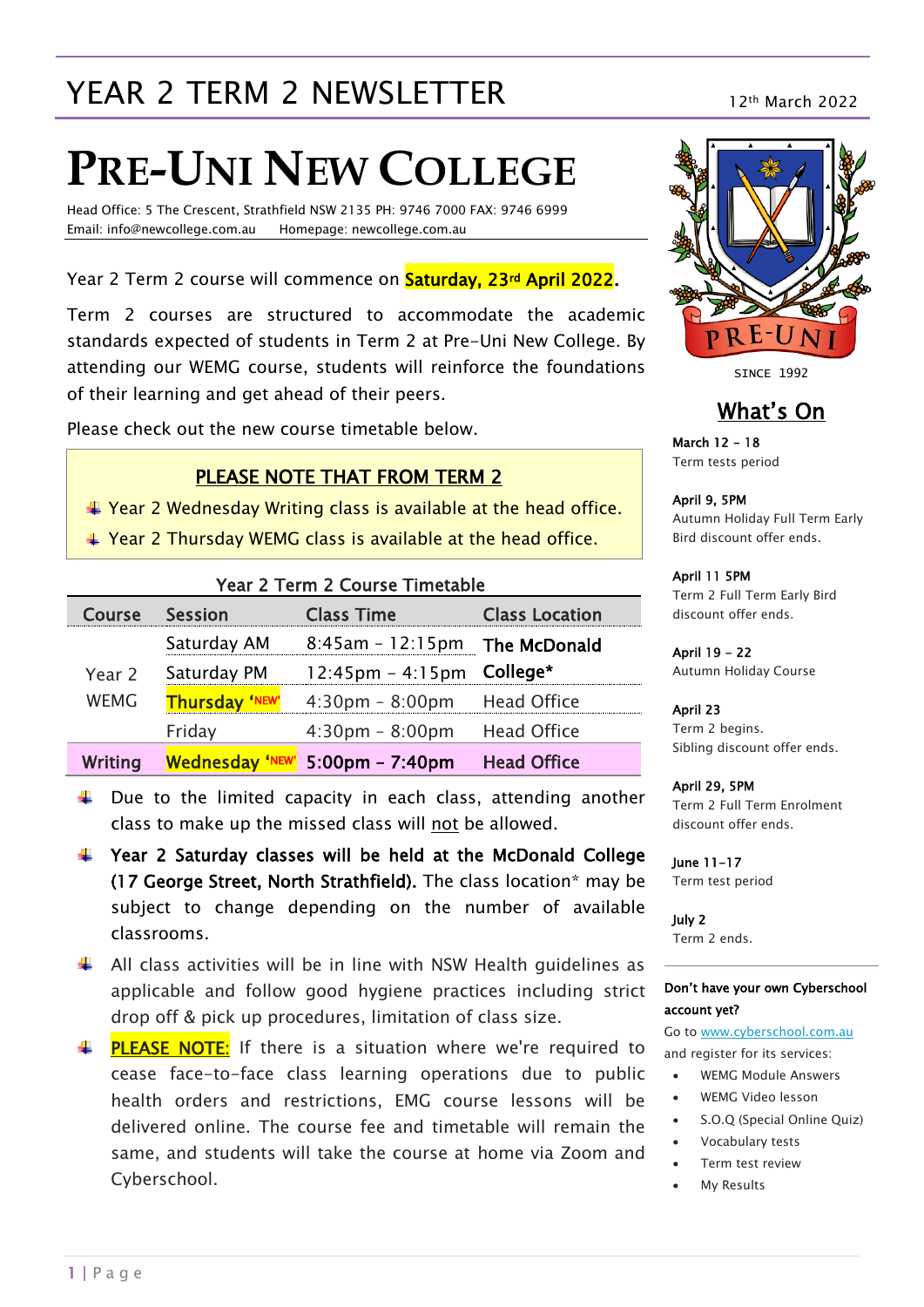# YEAR 2 TERM 2 NEWSLETTER

# Year 2 WEMG Course

Year 2 Term 2 WEMG course will require a significant commitment of module work each week in writing, English, maths and general ability due to the nature of the advanced curriculum.

In addition to having the advantage of getting ahead, WEMG course will help students build a solid foundation for the NAPLAN and Opportunity Class Placement Test.

The course will be delivered in both way – 'Standard WEMG course' in a normal face-to-face learning and **'Cyber WEMG' course using the Cyberschool services only**. Students can choose the course option according to their needs and learning style.

- $\ddot{\phantom{1}}$  The writing module teaches students the most efficient ways in organising writing structure with a focus on developing critical thinking and reasoning skills.
- **English** lesson will focus on reading skills and practising reading comprehension and multiple-choice questions.
- $\ddot{\phantom{1}}$  Mathematics lessons are essential for students to thoroughly understand mathematical theories, principles and formulas to solve problems.
- $\ddot{\phantom{1}}$  General Ability lesson covers a variety of practical, challenging and mind-stimulating questions in verbal and non-verbal reasoning.

| Course                            | <b>Session</b>        | <b>Class Time</b>                 | <b>Class Location</b>                  |  |  |  |  |  |
|-----------------------------------|-----------------------|-----------------------------------|----------------------------------------|--|--|--|--|--|
| Year 2<br>Standard<br><b>WEMG</b> | Saturday AM           | $8:45am - 12:15pm$                | The McDonald College*                  |  |  |  |  |  |
|                                   | Saturday PM           |                                   | 12:45pm - 4:15pm The McDonald College* |  |  |  |  |  |
|                                   | <b>Thursday 'NEW'</b> | $4:30 \text{pm} - 8:00 \text{pm}$ | Strathfield Head Office                |  |  |  |  |  |
|                                   | Friday                | $4:30 \text{pm} - 8:00 \text{pm}$ | Strathfield Head Office                |  |  |  |  |  |

### Year 2 Term 2 WFMG Course - Timetable & Class Location

\*The Saturday class location\* is subject to change depending on the number of available classrooms.

| <b>Course Name</b>                | <b>Session</b> | <b>Starting</b><br><b>Date</b>                                  | <b>Tuition Fee</b><br>per week | No. of<br>weeks | <b>Material</b><br><b>Fee</b> | <b>Total</b> | <b>Full Term Early</b><br><b>Bird Special Offer*</b><br>(by $11 - Apr - 22$ ) | <b>Full Term</b><br><b>Enrolment Offer**</b><br>(by 29-Apr-22) |
|-----------------------------------|----------------|-----------------------------------------------------------------|--------------------------------|-----------------|-------------------------------|--------------|-------------------------------------------------------------------------------|----------------------------------------------------------------|
| Year 2<br>Standard<br><b>WEMG</b> | Saturday       | 23-April                                                        | \$60                           | 11              | \$75                          | \$735        | \$675                                                                         | \$705                                                          |
|                                   | Thursday       | 28-April                                                        | \$60                           | 10              | \$75                          | \$675        | \$615                                                                         | \$645                                                          |
|                                   | Friday         | 29-April                                                        | \$60                           | 10              | \$75                          | \$675        | \$615                                                                         | \$645                                                          |
| <b>Cyber WEMG</b>                 | <b>Online</b>  | \$520 for 11 modules including material fee (No discount offer) |                                |                 |                               |              |                                                                               |                                                                |

### Year 2 Term 2 WEMG Course - Fee Schedule

Early Bird Discount Offer\* prices are valid for full term advance payments by 5pm, 11<sup>th</sup> April 2022.

Full Term Enrolment Offer\*\* prices are valid for full term advance payments by 8pm, 29th April 2022.

Additional 1.02% surcharge will apply to all credit card payments. We only accept VISA and Master Card.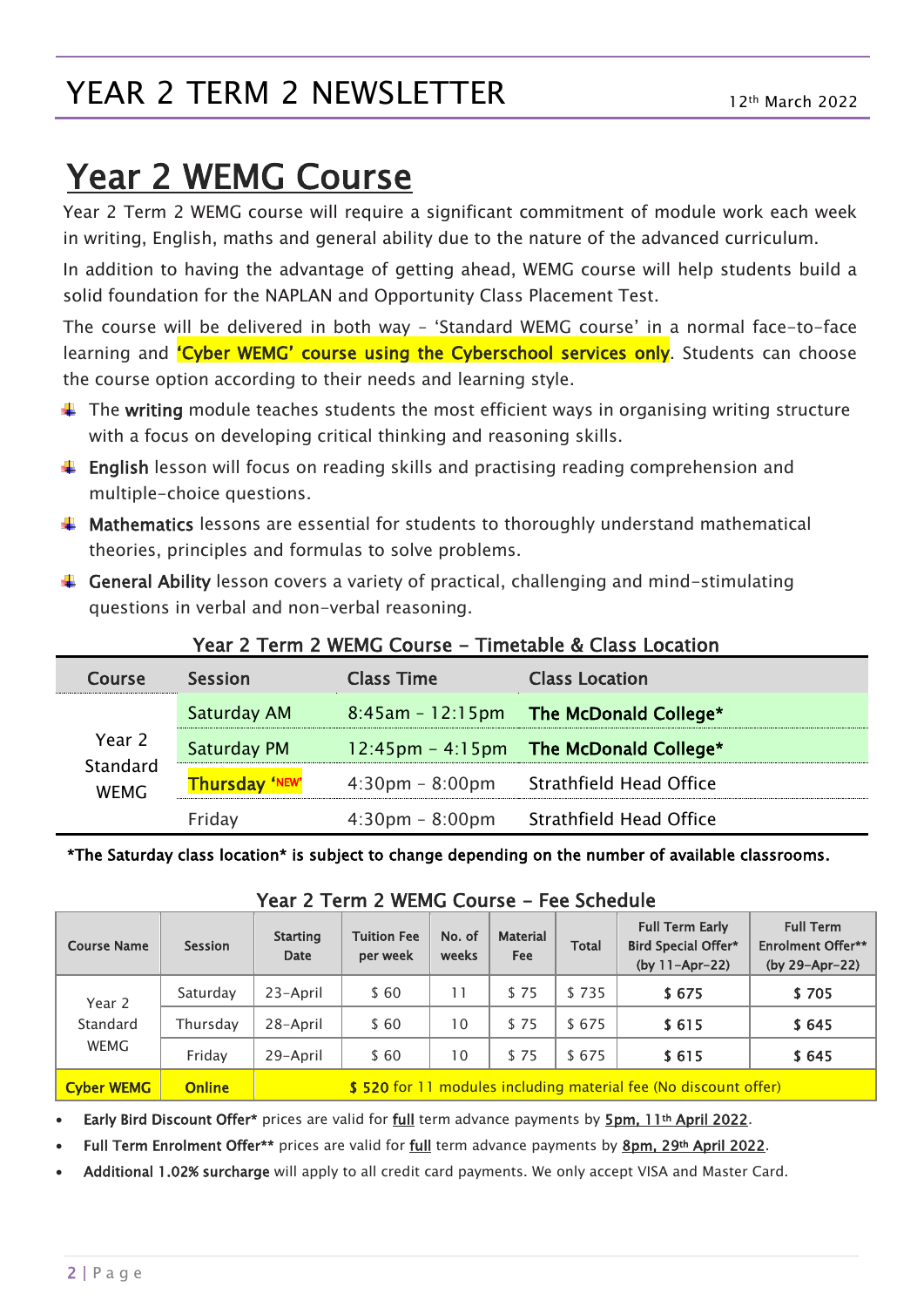# YEAR 2 TERM 2 NEWSLETTER 12th March 2022

# Guide to Cyberschool Services

Cyberschool is a special e-learning website hosted by Pre-Uni New College. It provides the extensive educational services to help students revise their entire work during the course period. Please utilise all available services it provides and maximise the learning outcome. Services vary depending on the course and each service is open for the specific period.

### Module Answers

Each week's WEMG module answers are uploaded on Saturday and available until the last day of the next school holiday. You can find them under 'Material' menu at the top navigation bar. Please use the module answers after you made the first attempt to finish your homework module questions.

### Video Lessons

Every question in the main WEMG textbook is explained audibly in the video lessons. Click 'Video Lesson' menu at the top navigation bar and watch the lessons to review recent modules and reinforce concepts. Please note that each video lesson is available for the next three (3) weeks after it is uploaded on Saturday.

## S.O.Q

The S.O.Q (Special Online Quiz) is a series of quiz to measure students' understanding of the module topics taught. You can find the S.O.Q under 'My Test' menu at the top navigation bar. Four (4) quizzes open in Week 2, 4, 6 and 8 of the term. Each subject contains 10 questions, so it shouldn't take too much time. If you feel confident about the module contents, it's a good idea to impose a time limit (1 minute per question) when completing the quizzes.

## Vocabulary Test

Cyberschool is offering the weekly vocabulary tests during the term. To take the test, click 'My Test' menu at the navigation bar and go to 'Online Test' page. Building a strong vocabulary is critical as it improves all areas of communication. Students with high vocabulary skills tend to have high comprehension scores in English and thinking skills tests.